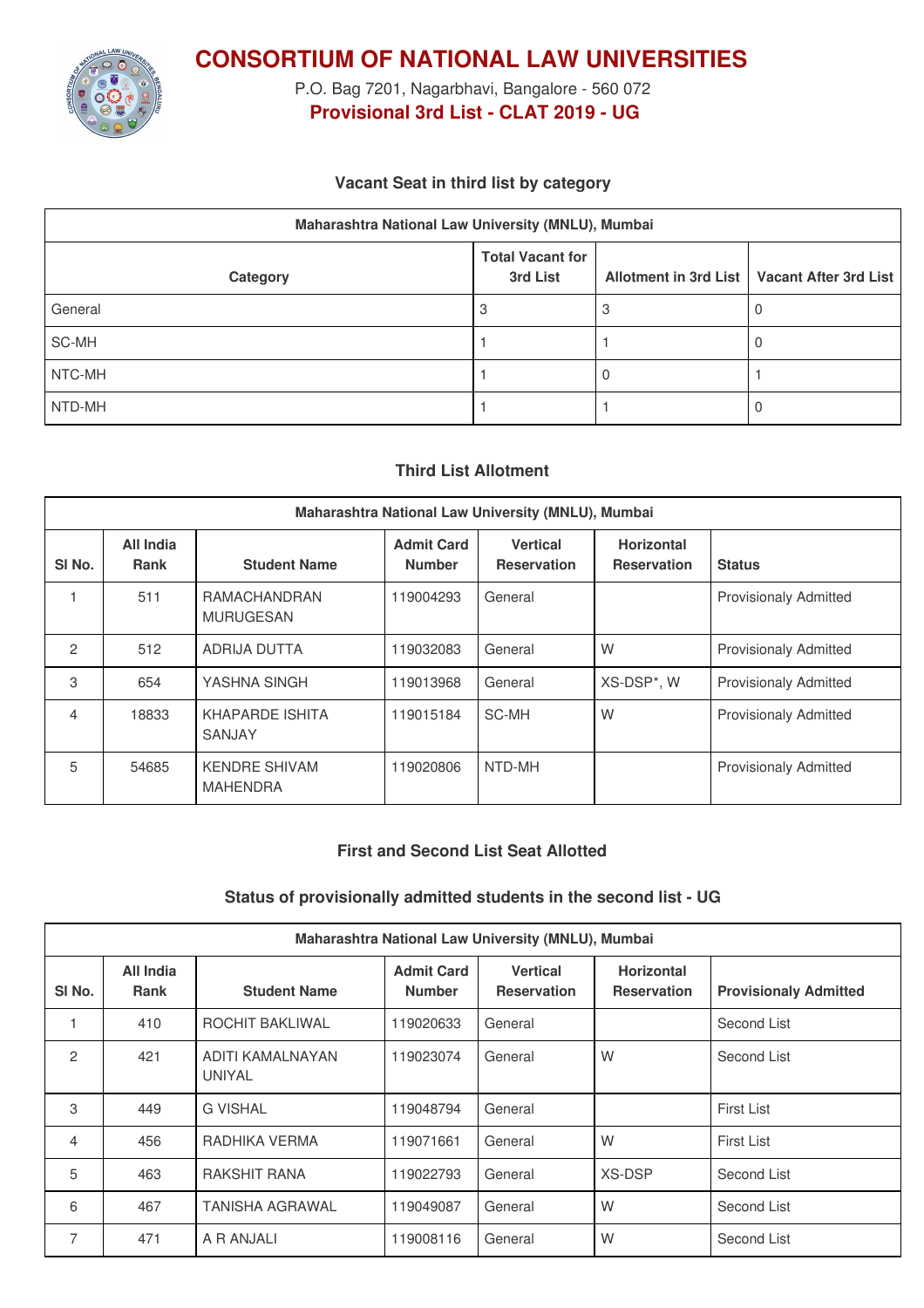| Maharashtra National Law University (MNLU), Mumbai |                                 |                                             |                                    |                                       |                                         |                              |
|----------------------------------------------------|---------------------------------|---------------------------------------------|------------------------------------|---------------------------------------|-----------------------------------------|------------------------------|
| SI No.                                             | <b>All India</b><br><b>Rank</b> | <b>Student Name</b>                         | <b>Admit Card</b><br><b>Number</b> | <b>Vertical</b><br><b>Reservation</b> | <b>Horizontal</b><br><b>Reservation</b> | <b>Provisionaly Admitted</b> |
| 8                                                  | 472                             | SIDHARTH JHAJHRIA                           | 119024186                          | General                               |                                         | Second List                  |
| 9                                                  | 477                             | ABHAY PRATAP SINGH                          | 119025609                          | General                               |                                         | Second List                  |
| 10                                                 | 479                             | YOGESH                                      | 119055058                          | General                               |                                         | Second List                  |
| 11                                                 | 481                             | <b>DIVYA PRABHA SINGH</b>                   | 119040879                          | General                               | W                                       | Second List                  |
| 12                                                 | 483                             | <b>NATASHA SANJEEV</b><br><b>MATANGE</b>    | 119022513                          | General                               | W                                       | Second List                  |
| 13                                                 | 485                             | <b>AASIL SINGH</b>                          | 119018940                          | General                               |                                         | Second List                  |
| 14                                                 | 486                             | <b>ANUBHAV SINGH</b>                        | 119008982                          | General                               |                                         | Second List                  |
| 15                                                 | 487                             | AARZOO GANG                                 | 119032889                          | General                               | W                                       | Second List                  |
| 16                                                 | 490                             | <b>MEGHA MEHTA</b>                          | 119034220                          | General                               | W                                       | Second List                  |
| 17                                                 | 494                             | <b>TUSHMI UDYALAK</b>                       | 119017858                          | General                               | W                                       | Second List                  |
| 18                                                 | 496                             | <b>ADITI KHANDAL</b>                        | 119043324                          | General                               | W                                       | Second List                  |
| 19                                                 | 498                             | <b>DIGVIJAY SAHNI</b>                       | 119026621                          | General                               |                                         | Second List                  |
| 20                                                 | 499                             | PHILIP CHACKO<br><b>ALEXANDER</b>           | 119031431                          | General                               |                                         | Second List                  |
| 21                                                 | 502                             | ANUSHREE RAI                                | 119036713                          | General                               | W                                       | Second List                  |
| 22                                                 | 506                             | <b>KAVEESHA BAGDI</b>                       | 119018973                          | General                               | W                                       | Second List                  |
| 23                                                 | 507                             | <b>WAGHMARE AYUSH</b><br>PRASHANT           | 119022126                          | General                               |                                         | Second List                  |
| 24                                                 | 508                             | <b>ANSHA BHAGAT</b>                         | 119003354                          | General                               | W                                       | Second List                  |
| 25                                                 | 547                             | <b>VARTIKA GAUR</b>                         | 119018492                          | General                               | XS-DSP*, W                              | <b>First List</b>            |
| 26                                                 | 792                             | PARTH NITIN BODE                            | 119022293                          | NTC-MH                                |                                         | <b>First List</b>            |
| 27                                                 | 996                             | ARYAN DAMA                                  | 119058952                          | OBC-MH                                |                                         | <b>First List</b>            |
| 28                                                 | 2269                            | RAJAT CHAUKSEY                              | 119021446                          | OBC-MH                                |                                         | <b>First List</b>            |
| 29                                                 | 2806                            | <b>BALPANDE GAURAV</b><br>SANJAYKUMAR       | 119034455                          | OBC-MH                                |                                         | First List                   |
| 30                                                 | 3035                            | ROHIT MUSMADE                               | 119064896                          | OBC-MH                                |                                         | Second List                  |
| 31                                                 | 3284                            | PREKSHA CHAKOLE                             | 119008945                          | OBC-MH                                | W                                       | <b>First List</b>            |
| 32                                                 | 3560                            | SULEKHA PUNYANI                             | 119070669                          | OBC-MH                                | W                                       | Second List                  |
| 33                                                 | 4579                            | <b>DEEPANKAR</b><br><b>BINODKUMAR SINHA</b> | 119050318                          | OBC-MH                                |                                         | <b>First List</b>            |
| 34                                                 | 4785                            | ATHARVA NAUKARKAR                           | 119021145                          | OBC-MH                                |                                         | <b>First List</b>            |
| 35                                                 | 4955                            | PURVA GHAG                                  | 119017659                          | SEBC-MH                               | W                                       | <b>First List</b>            |
| 36                                                 | 5053                            | ATHARVA SUNIL NIKAM                         | 119017070                          | OBC-MH                                |                                         | <b>First List</b>            |
| 37                                                 | 5512                            | FUKE ANUSHKA DEEPAK                         | 119018187                          | OBC-MH                                | W                                       | <b>First List</b>            |
| 38                                                 | 5734                            | <b>BARIA NEIL MANOJ</b>                     | 119071284                          | SC-MH                                 |                                         | Second List                  |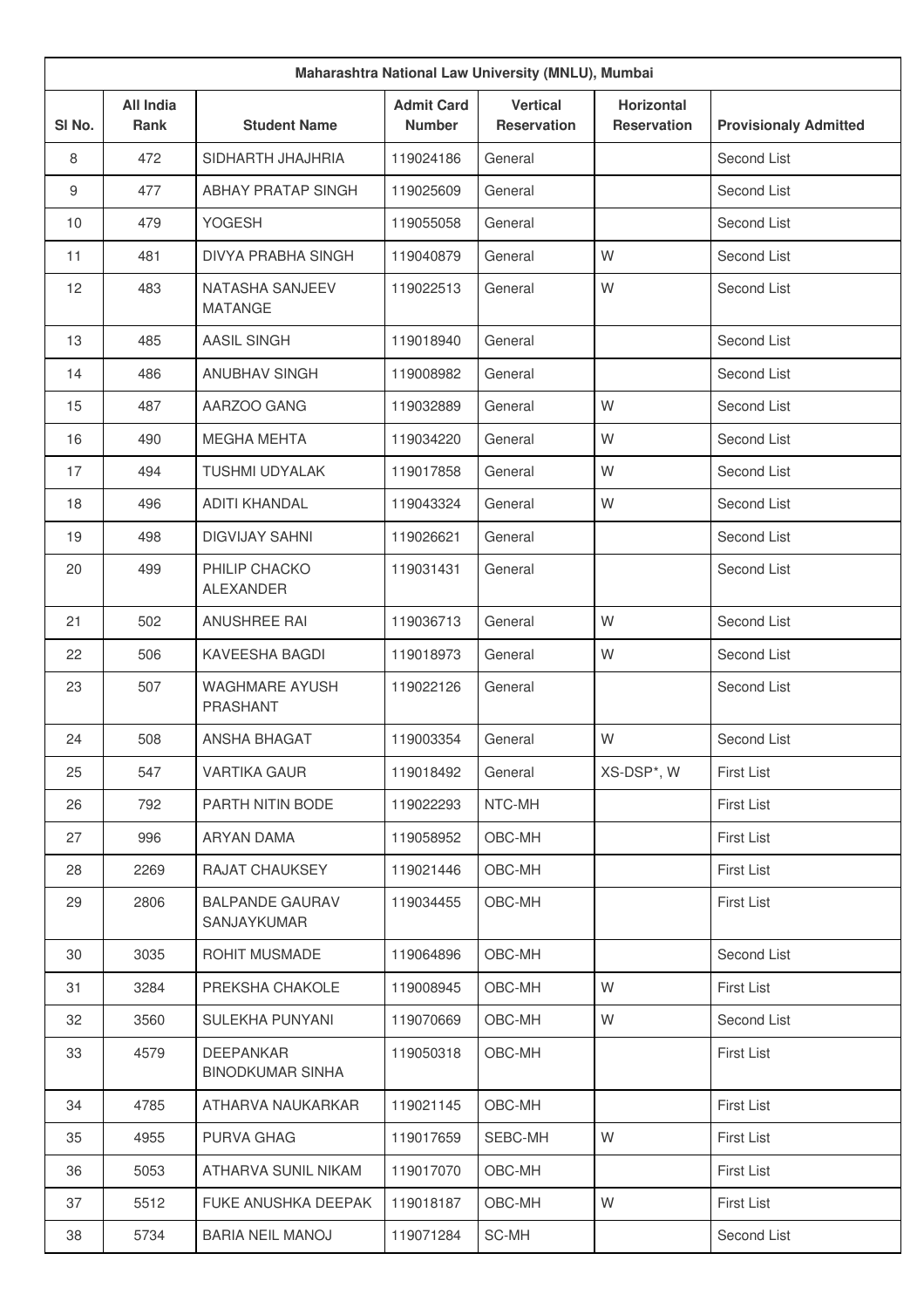| Maharashtra National Law University (MNLU), Mumbai |                                 |                                            |                                    |                                       |                                         |                              |  |
|----------------------------------------------------|---------------------------------|--------------------------------------------|------------------------------------|---------------------------------------|-----------------------------------------|------------------------------|--|
| SI No.                                             | <b>All India</b><br><b>Rank</b> | <b>Student Name</b>                        | <b>Admit Card</b><br><b>Number</b> | <b>Vertical</b><br><b>Reservation</b> | <b>Horizontal</b><br><b>Reservation</b> | <b>Provisionaly Admitted</b> |  |
| 39                                                 | 5790                            | <b>MADHURA DINESH DALVI</b>                | 119038031                          | OBC-MH                                | W                                       | <b>First List</b>            |  |
| 40                                                 | 6536                            | ASHUTOSH JADHAV                            | 119005656                          | OBC-MH                                |                                         | <b>First List</b>            |  |
| 41                                                 | 6718                            | <b>BHADKE SHRADDHA</b><br><b>GAJANAN</b>   | 119019332                          | OBC-MH                                | W                                       | <b>First List</b>            |  |
| 42                                                 | 7103                            | <b>BHOMA ANAND GOPAL</b>                   | 119005092                          | OBC-MH                                |                                         | <b>First List</b>            |  |
| 43                                                 | 7146                            | <b>ARNAVI ABHIVILAS</b><br><b>NAKHATE</b>  | 119036591                          | OBC-MH                                | W                                       | <b>First List</b>            |  |
| 44                                                 | 7725                            | RAWATE AMRUTA<br><b>KISHOR</b>             | 119026064                          | OBC-MH                                | W                                       | Second List                  |  |
| 45                                                 | 7807                            | YASHVI VISHAI PHAI                         | 119036937                          | SEBC-MH                               | W                                       | <b>First List</b>            |  |
| 46                                                 | 8081                            | NAMAN JAYPRAKASH<br><b>BADSIWAL</b>        | 119049616                          | SC-MH                                 |                                         | Second List                  |  |
| 47                                                 | 8160                            | <b>MESHRAM SHRUTIKA</b><br><b>SUBHASH</b>  | 119002554                          | SC-MH                                 | W                                       | Second List                  |  |
| 48                                                 | 8410                            | SONUNE MOHIT<br><b>SANTOSH</b>             | 119016116                          | OBC-MH                                |                                         | Second List                  |  |
| 49                                                 | 8781                            | <b>KHANDKE RHEA</b><br><b>ROOPESH</b>      | 119031409                          | OBC-MH                                | W                                       | Second List                  |  |
| 50                                                 | 8803                            | <b>SAKSHI SANJAY</b><br><b>DUSHING</b>     | 119020457                          | OBC-MH                                | W                                       | Second List                  |  |
| 51                                                 | 10111                           | RAMTEKE SHREYASH<br><b>VILAS</b>           | 119019643                          | SC-MH                                 |                                         | Second List                  |  |
| 52                                                 | 10378                           | <b>BULKUNDE MEDHAVI</b><br><b>SHRIKANT</b> | 119074405                          | SC-MH                                 | W                                       | First List                   |  |
| 53                                                 | 10677                           | RAO PREMSINGH<br>NARENDRASINGH             | 119006929                          | General                               | PWD-MH*                                 | <b>First List</b>            |  |
| 54                                                 | 10977                           | <b>SANGAM SANJAY</b><br><b>GHORPADE</b>    | 119046342                          | SC-MH                                 |                                         | First List                   |  |
| 55                                                 | 11254                           | <b>GIRASE ARVI NITIN</b>                   | 119024117                          | DJA-MH                                | W                                       | First List                   |  |
| 56                                                 | 11357                           | KANDALGAONKAR TEJAS<br><b>MANGESH</b>      | 119046990                          | SBC-MH                                |                                         | <b>First List</b>            |  |
| 57                                                 | 11420                           | NAYAK TANISHKA MILIND                      | 119050920                          | SEBC-MH                               | W                                       | <b>First List</b>            |  |
| 58                                                 | 11857                           | SAIRANDHRI NAWALE                          | 119010672                          | SEBC-MH                               | W                                       | <b>First List</b>            |  |
| 59                                                 | 12356                           | MOR PAKHI ARUNIKUMAR                       | 119067257                          | General                               | PWD-MH*, W                              | Second List                  |  |
| 60                                                 | 12439                           | DONGRE ANIKET MANOJ                        | 119040968                          | SC-MH                                 |                                         | Second List                  |  |
| 61                                                 | 12463                           | <b>TANISHKA LANKESH</b><br>LALE            | 119065286                          | SC-MH                                 | W                                       | <b>First List</b>            |  |
| 62                                                 | 12913                           | MANISHA SARADE                             | 119040883                          | SEBC-MH                               | W, XS-DSP                               | <b>First List</b>            |  |
| 63                                                 | 13831                           | KARTIK CHADDHA                             | 119001946                          | DJA-MH                                |                                         | <b>First List</b>            |  |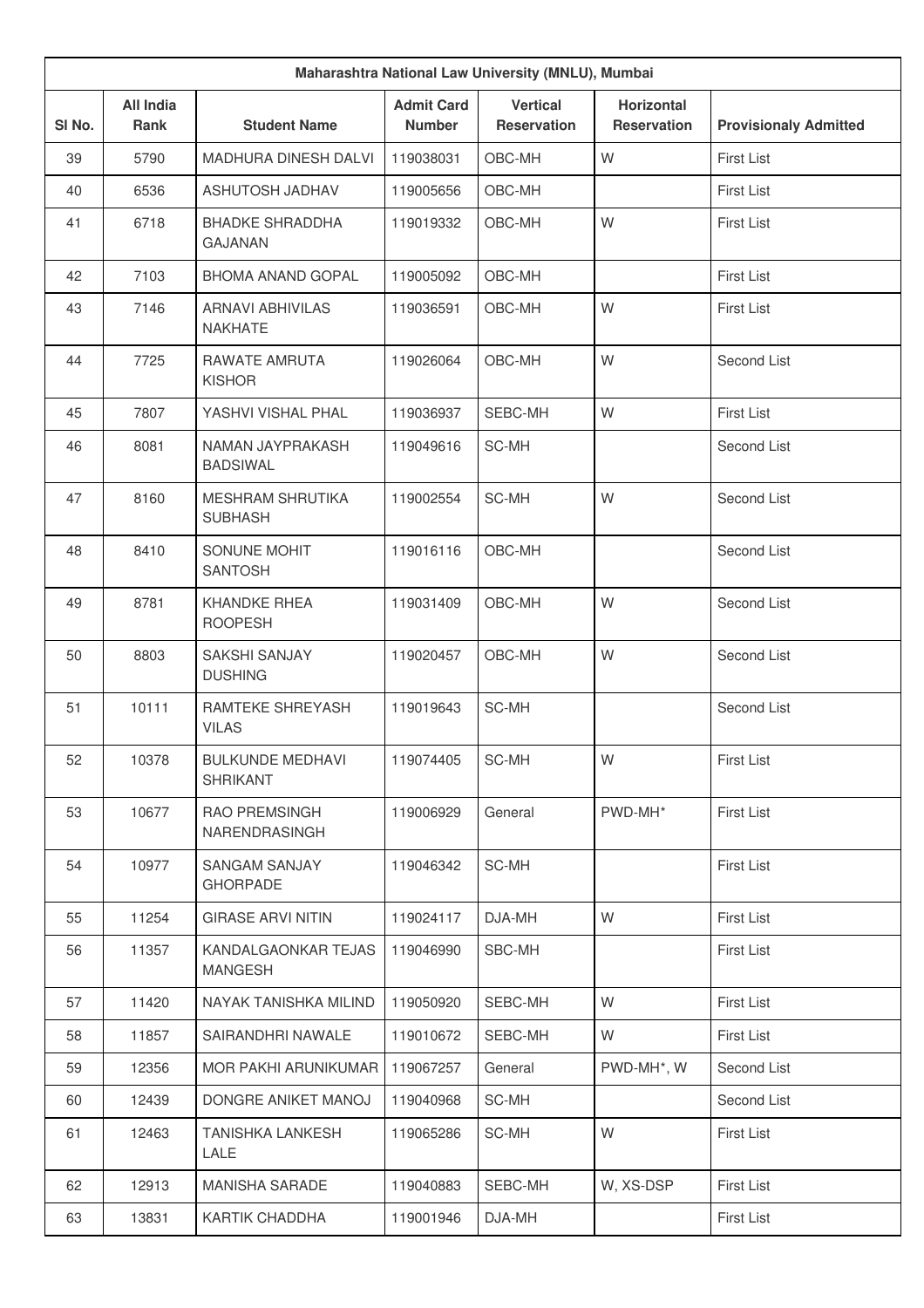| Maharashtra National Law University (MNLU), Mumbai |                          |                                             |                                    |                                       |                                         |                              |
|----------------------------------------------------|--------------------------|---------------------------------------------|------------------------------------|---------------------------------------|-----------------------------------------|------------------------------|
| SI No.                                             | <b>All India</b><br>Rank | <b>Student Name</b>                         | <b>Admit Card</b><br><b>Number</b> | <b>Vertical</b><br><b>Reservation</b> | <b>Horizontal</b><br><b>Reservation</b> | <b>Provisionaly Admitted</b> |
| 64                                                 | 14219                    | <b>JINDE SAMBODHI</b><br><b>RAVINDRA</b>    | 119036315                          | SC-MH                                 | W                                       | Second List                  |
| 65                                                 | 14257                    | <b>CHANDGUDE TANVI</b><br><b>SANTOSH</b>    | 119065279                          | SEBC-MH                               | W                                       | <b>First List</b>            |
| 66                                                 | 14366                    | <b>BRENA SACHIN GALA</b>                    | 119026419                          | General                               | PWD-MH*                                 | First List                   |
| 67                                                 | 14509                    | <b>GAIKWAD VIBHAVI</b><br><b>VIJAYKUMAR</b> | 119019167                          | SC-MH                                 | W                                       | Second List                  |
| 68                                                 | 16047                    | KALYANI RAJENDRA<br><b>PAUNIKAR</b>         | 119017716                          | SBC-MH                                | W                                       | Second List                  |
| 69                                                 | 17078                    | NIKAM ARYA SUDHIR                           | 119004912                          | SEBC-MH                               | W                                       | First List                   |
| 70                                                 | 17132                    | NALAWADE SAKSHI<br><b>SANTOSH</b>           | 119021434                          | SEBC-MH                               | W                                       | First List                   |
| 71                                                 | 17674                    | ARUNDHATI ASITKUMAR<br>CHAHANDE             | 119004523                          | SC-MH                                 | W                                       | Second List                  |
| 72                                                 | 17909                    | <b>FALGUNI VIVEK</b><br><b>SURYAWANSHI</b>  | 119048141                          | SC-MH                                 | W                                       | Second List                  |
| 73                                                 | 18152                    | <b>VASAVE SHREYA</b><br><b>BHARAT</b>       | 119015881                          | ST-MH                                 | W                                       | <b>First List</b>            |
| 74                                                 | 21363                    | <b>VASAVE SHRUTI BHARAT</b>                 | 119015858                          | ST-MH                                 | W                                       | <b>First List</b>            |
| 75                                                 | 21420                    | THORAT AMOL SUDAM                           | 119020586                          | SEBC-MH                               |                                         | First List                   |
| 76                                                 | 22131                    | VAISHNAVI NAGARGOJE                         | 119009497                          | NTD-MH                                | W                                       | First List                   |
| 77                                                 | 22491                    | SHINDE SAKSHEE<br><b>EKNATH</b>             | 119029499                          | DJA-MH                                | W                                       | First List                   |
| 78                                                 | 22931                    | UPADHYAY HARSH                              | 119040003                          | SEBC-MH                               |                                         | First List                   |
| 79                                                 | 23226                    | SIDDHARTH SINGH                             | 119075614                          | ST-MH                                 |                                         | Second List                  |
| 80                                                 | 23253                    | POKALE YUVRAJ POPAT                         | 119006856                          | SEBC-MH                               |                                         | First List                   |
| 81                                                 | 23490                    | <b>BALKRUSHNA GAJANAN</b><br><b>PATIL</b>   | 119047717                          | SEBC-MH                               |                                         | First List                   |
| 82                                                 | 23885                    | <b>ANAHITA SAMEER</b><br>BANDEKAR           | 119072974                          | SEBC-MH                               | W                                       | Second List                  |
| 83                                                 | 24039                    | ADITYA KALYAN PATIL                         | 119034663                          | SEBC-MH                               |                                         | Second List                  |
| 84                                                 | 25071                    | VASAVE NEHA MOTIRAM                         | 119075048                          | ST-MH                                 | W                                       | First List                   |
| 85                                                 | 27508                    | SANKET SHAHAJI<br><b>WAKSHE</b>             | 119057537                          | NTC-MH                                |                                         | <b>First List</b>            |
| 86                                                 | 29744                    | <b>JANHVI ANAND GORE</b>                    | 119060951                          | NTC-MH                                | W, XS-DSP                               | First List                   |
| 87                                                 | 30479                    | <b>MUKTA YASHWANT</b><br><b>GADEKAR</b>     | 119017395                          | ST-MH                                 | W                                       | First List                   |
| 88                                                 | 34522                    | VAIDEHI KUSHWAHKANT<br>WANNALWAR            | 119005310                          | ST-MH                                 | W                                       | Second List                  |